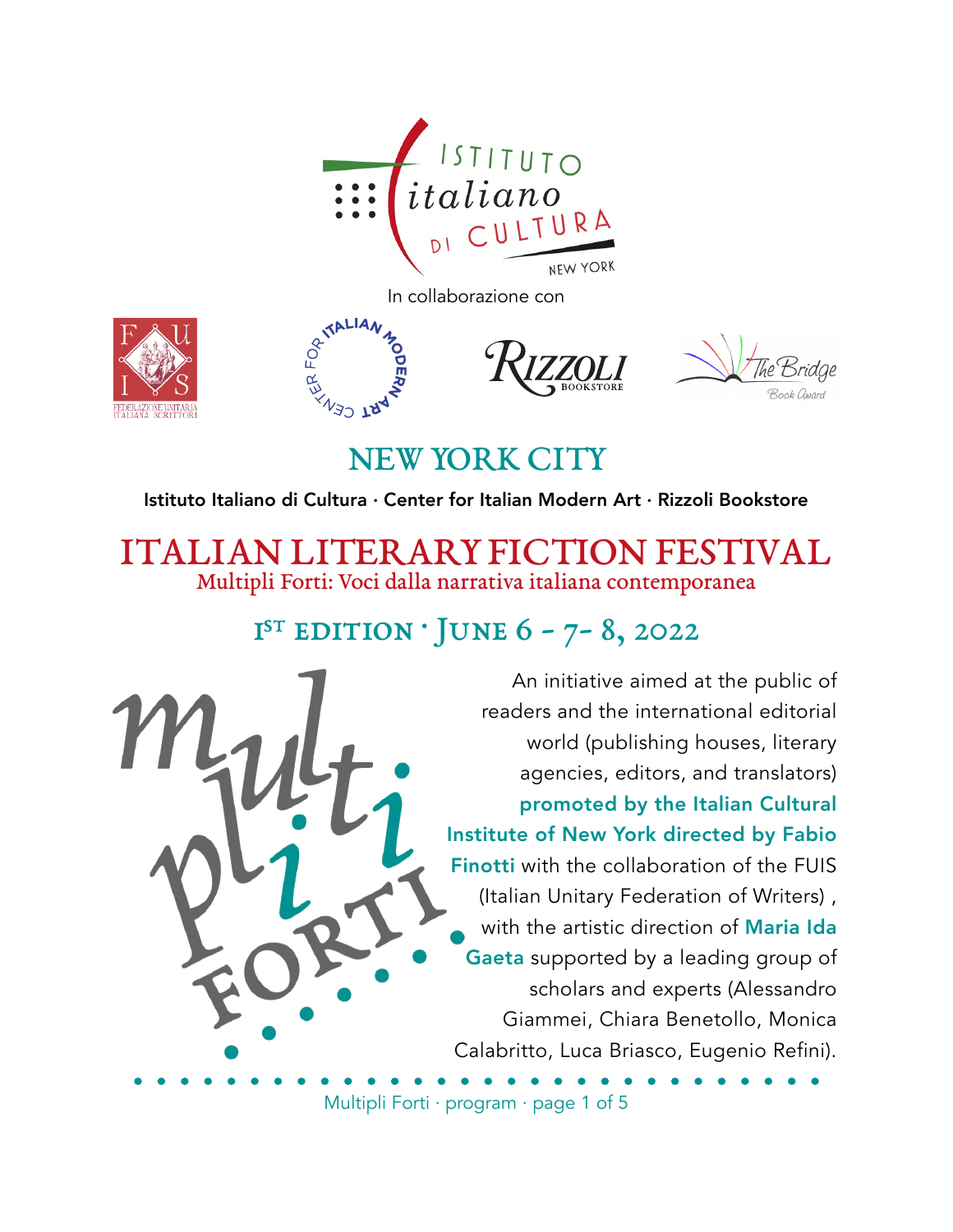

#### *Voices from Contemporary Italian Fiction*

Multipli Forti is a transatlantic window on the major literary trends of current Italian fiction, told by the authors who are writing it.

We asked them to think about six major themes that shape today's literature in their language. Each event of Multipli Forti will revolve around their reactions to these themes, which took the form of short stories, literary memories and meditations, swift little essays and, in some cases, even personal confessions.

The first theme is that of individual and collective destinies, along a line that connects Dante to contemporary attempts to write in the first person while writing about the whole world.

The second theme is that of "Italianness" itself, and of how what we call "Italian Literature" is really informed by foreign, alien, and stranger, vital influences.

The hand-to-hand combat with reality constitutes a third theme: that of political engagement, from the Renaissance concept of *inchiesta* to the current hybridizations of fiction and reportage.

The fourth is the theme of classicism--of how, even in very new forms, a traditional idea of the novel still endures.

The fifth theme is that of autoscopy : literary journeys into the self (auto-fiction, auto-theory, autobiography).

The last theme is the theme of places: of vernacular and dialectal traditions in a land of proudly different territories, of the thin line that separates the familiar and the unknown.

*with: Edoardo Albinati Jonathan Bazzi Teresa Ciabatti Claudia Durastanti Alain Elkann Arianna Farinelli Jhumpa Lahiri Vincenzo Latronico Carlo Lucarelli Valerio Magrelli Michela Murgia Francesco Pacifico Lorenza Pieri Elisabetta Rasy Enrico Rotelli Walter Siti Chiara Valerio Sandro Veronesi.*

*and videos by: Donatella Di Pietrantonio Melania Mazzucco Paolo Rumiz Antonio Scurati Nadia Terranova Emanuele Trevi* 

Multipli Forti · program · page 2 of 5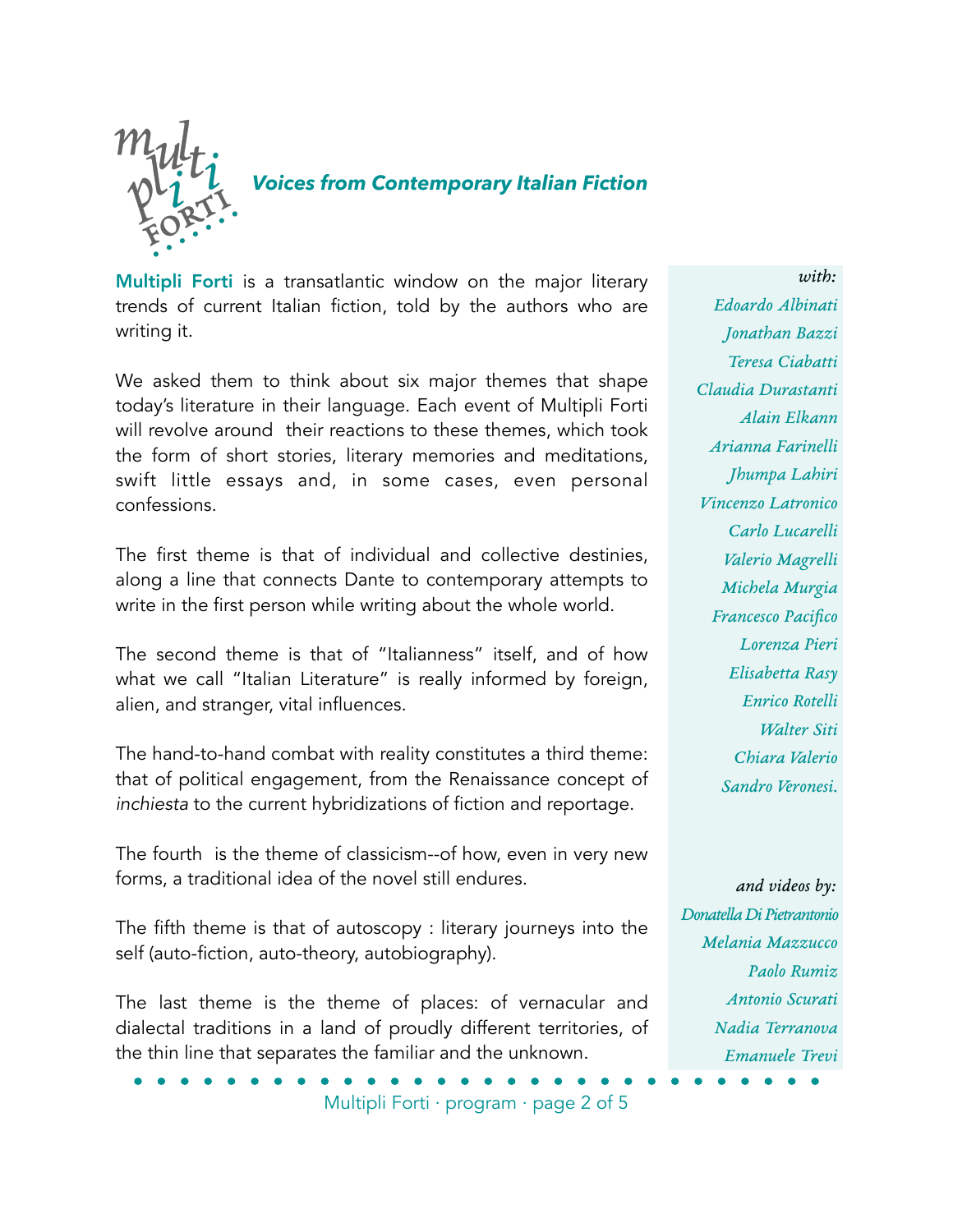# istituto italiano di cultura (686 park ave) JUNE<sub>6</sub>



- 10: 00 a.m. Greetings and introductions by the director of the Italian Cultural Institute Fabio Finotti and the artistic director Maria Ida Gaeta
- 10:30 a.m. video by **Melania Mazzucco**

Elisabetta Rasy and Chiara Valerio RESPONSE BY: Ann Goldstein MODERATOR: Eugenio Refini (New York University) *in Italian (with translations)*

3:00 p.m. *Roundtable: How to Promote Italian Literature in the USA* With: Terrie Akers (Marketing Director, Other Press), Beniamino **Ambrosi** (The Cheney Agency), **Tynan Kogane** (editor New Directions), Sarah McNally (McNally Jackson Bookstores) and Dan **Simon** (Publisher, Seven Stories Press)

> MODERATORS: Luca Briasco (editorial director, Minimum Fax) and Michael Reynolds (editorial director, Europa Editions) in English

- 5:00 p.m. video by Antonio Scurati
- 5:15 p.m. Alain Elkann, Arianna Farinelli and Lorenza Pieri RESPONSE BY: Lauren Cerand and Andrè Aciman MODERATOR: Fabio Finotti *in English*

Multipli Forti · program · page 3 of 5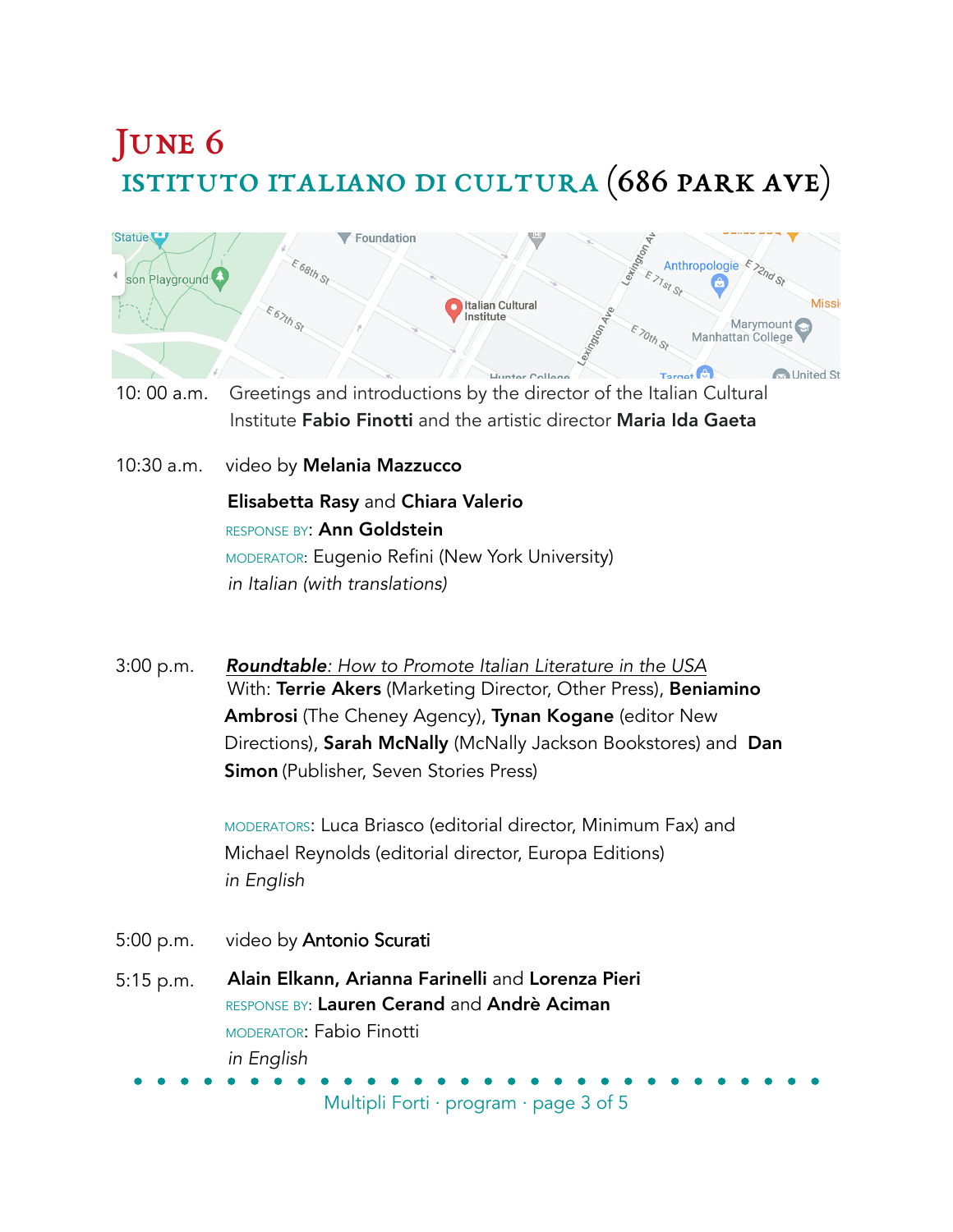## center for italian modern art (421 broome st) JUNE 7



- 10:30 a.m. Carlo Lucarelli and Michela Murgia with a video by Donatella Di Pietrantonio RESPONSE BY: Minna Zallman Proctor and Giancarlo Lombardi MODERATOR: Eugenio Refini (New York University) *in Italian (with translations)*
- 3:00 p.m. Jonathan Bazzi and Walter Siti with a video by **Nadia Terranova** RESPONSE BY: Todd Portnowitz and Michael Frank MODERATOR: Alessandro Giammei (Yale University) *in Italian (with translations)*
- 6:00 p.m. Teresa Ciabatti, Valerio Magrelli and Sandro Veronesi RESPONSE BY: Jenny McPhee MODERATOR: Monica Calabritto (City University of New York) *in Italian (with translations)*